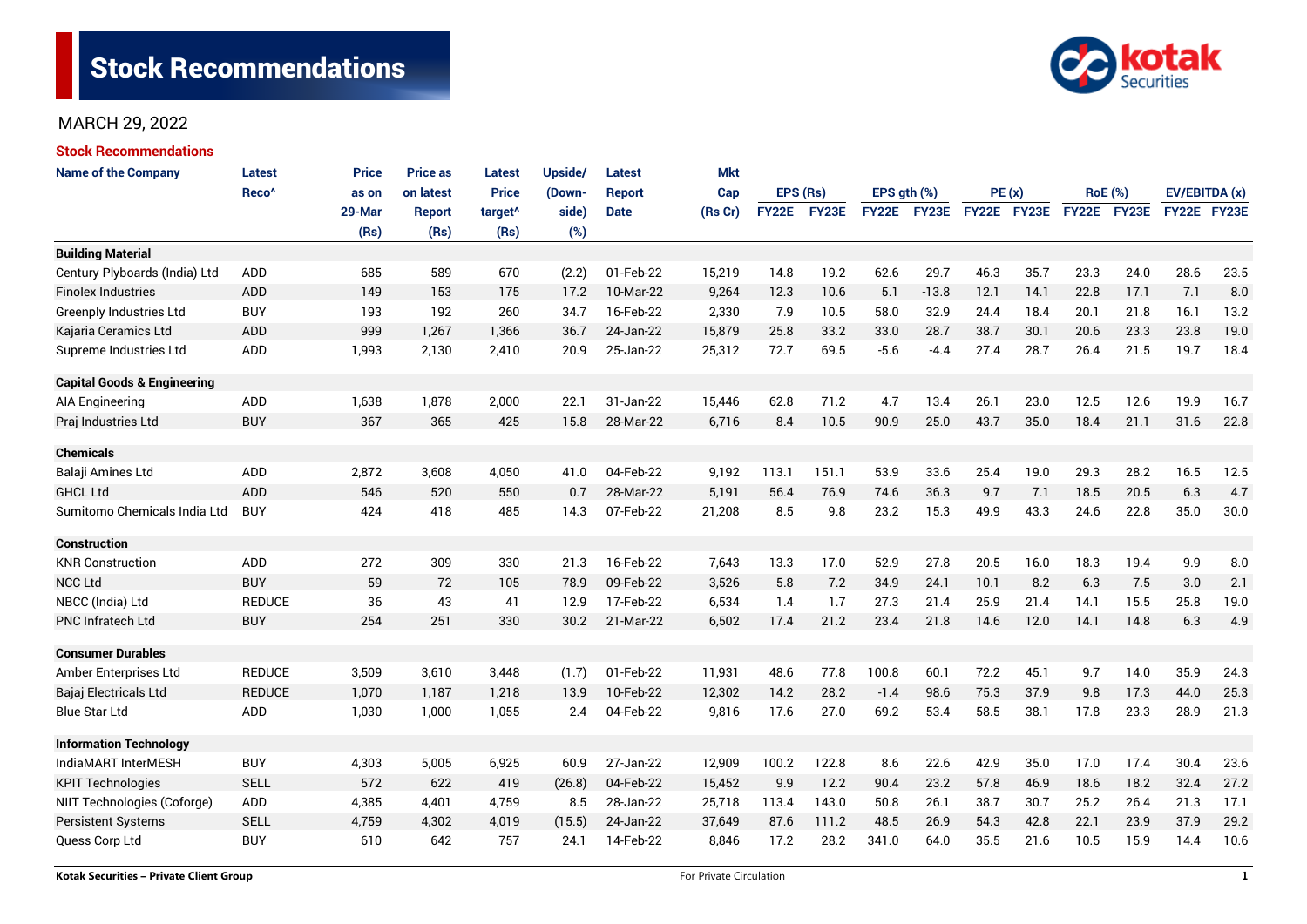

| <b>Stock Recommendations</b>       |                   |              |                 |                     |         |               |            |              |       |                  |              |             |      |                |      |               |      |
|------------------------------------|-------------------|--------------|-----------------|---------------------|---------|---------------|------------|--------------|-------|------------------|--------------|-------------|------|----------------|------|---------------|------|
| <b>Name of the Company</b>         | Latest            | <b>Price</b> | <b>Price as</b> | <b>Latest</b>       | Upside/ | <b>Latest</b> | <b>Mkt</b> |              |       |                  |              |             |      |                |      |               |      |
|                                    | Reco <sup>^</sup> | as on        | on latest       | <b>Price</b>        | (Down-  | <b>Report</b> | Cap        | EPS (Rs)     |       | EPS $qth$ $(\%)$ |              | PE(x)       |      | <b>RoE</b> (%) |      | EV/EBITDA (x) |      |
|                                    |                   | 29-Mar       | Report          | target <sup>^</sup> | side)   | <b>Date</b>   | (Rs Cr)    | <b>FY22E</b> | FY23E | <b>FY22E</b>     | <b>FY23E</b> | FY22E FY23E |      | FY22E FY23E    |      | FY22E FY23E   |      |
|                                    |                   | (Rs)         | (Rs)            | (Rs)                | (%)     |               |            |              |       |                  |              |             |      |                |      |               |      |
| <b>Metals &amp; Mining</b>         |                   |              |                 |                     |         |               |            |              |       |                  |              |             |      |                |      |               |      |
| <b>MOIL Ltd</b>                    | <b>BUY</b>        | 192          | 170             | 215                 | 12.2    | 18-Feb-22     | 5,103      | 14.5         | 16.4  | 95.9             | 13.1         | 13.2        | 11.7 | 11.5           | 12.2 | 7.0           | 5.4  |
| <b>APL Apollo Tubes Ltd</b>        | <b>BUY</b>        | 907          | 820             | 980                 | 8.0     | 28-Jan-22     | 22,678     | 21.0         | 27.0  | $-27.6$          | 28.6         | 43.2        | 33.6 | 26.7           | 26.8 | 24.9          | 19.7 |
|                                    |                   |              |                 |                     |         |               |            |              |       |                  |              |             |      |                |      |               |      |
| Oil & Gas                          |                   |              |                 |                     |         |               |            |              |       |                  |              |             |      |                |      |               |      |
| Chennai Petroleum Corp             | <b>BUY</b>        | 135          | 104             | 127                 | (5.6)   | 25-Jan-22     | 2,006      | 30.3         | 18.2  | 75.1             | $-39.9$      | 4.4         | 7.4  | 24.6           | 12.5 | 7.0           | 8.6  |
| <b>Gujarat Gas</b>                 | <b>ADD</b>        | 488          | 660             | 734                 | 50.3    | 10-Feb-22     | 33,598     | 18.7         | 26.7  | 0.5              | 42.8         | 26.1        | 18.3 | 24.3           | 27.3 | 16.0          | 11.5 |
| <b>MRPL</b>                        | ADD               | 41           | 47              | 50                  | 22.5    | 31-Jan-22     | 7,148      | 1.2          | 6.8   | $-137.5$         | 466.7        | 34.0        | 6.0  | 4.7            | 23.8 | 13.2          | 8.6  |
|                                    |                   |              |                 |                     |         |               |            |              |       |                  |              |             |      |                |      |               |      |
| <b>Paints</b>                      |                   |              |                 |                     |         |               |            |              |       |                  |              |             |      |                |      |               |      |
| Akzo Nobel India Ltd               | <b>BUY</b>        | 1,900        | 1,887           | 2,670               | 40.5    | 14-Feb-22     | 8,873      | 57.9         | 67.2  | 27.3             | 16.1         | 32.8        | 28.3 | 17.9           | 19.7 | 19.8          | 16.8 |
|                                    |                   |              |                 |                     |         |               |            |              |       |                  |              |             |      |                |      |               |      |
| <b>Pharmaceuticals</b>             |                   |              |                 |                     |         |               |            |              |       |                  |              |             |      |                |      |               |      |
| <b>Suven Pharmaceuticals</b>       | <b>REDUCE</b>     | 619          | 561             | 550                 | (11.1)  | 17-Aug-21     | 15,710     | 16.9         | 21.1  | 19.0             | 24.9         | 36.6        | 29.3 | 27.6           | 26.5 | 28.7          | 22.5 |
|                                    |                   |              |                 |                     |         |               |            |              |       |                  |              |             |      |                |      |               |      |
| <b>Transportation</b>              |                   |              |                 |                     |         |               |            |              |       |                  |              |             |      |                |      |               |      |
| Aegis Logistics Ltd                | <b>BUY</b>        | 199          | 216             | 310                 | 55.9    | 14-Feb-22     | 6,642      | 12.6         | 13.6  | 28.6             | 7.9          | 15.8        | 14.6 | 20.4           | 19.0 | 8.9           | 7.9  |
| Allcargo Global Logistics          | <b>BUY</b>        | 353          | 346             | 430                 | 21.8    | 15-Feb-22     | 8,686      | 27.7         | 31.3  | 246.3            | 13.0         | 12.7        | 11.3 | 21.2           | 20.1 | 6.8           | 5.7  |
| <b>Blue Dart Express</b>           | <b>BUY</b>        | 6,710        | 6,926           | 7,975               | 18.9    | 01-Feb-22     | 15,970     | 115.0        | 134.0 | 98.3             | 16.5         | 58.3        | 50.1 | 36.2           | 33.3 | 16.7          | 14.4 |
| <b>VRL Logistics Ltd</b>           | <b>BUY</b>        | 465          | 499             | 625                 | 34.5    | 04-Feb-22     | 4,237      | 11.3         | 18.3  | 117.3            | 61.9         | 41.1        | 25.4 | 14.3           | 21.6 | 13.1          | 9.9  |
|                                    |                   |              |                 |                     |         |               |            |              |       |                  |              |             |      |                |      |               |      |
| <b>Others</b>                      |                   |              |                 |                     |         |               |            |              |       |                  |              |             |      |                |      |               |      |
| Bata India Ltd                     | <b>BUY</b>        | 1,952        | 1,895           | 2,380               | 21.9    | 10-Feb-22     | 25,178     | 27.0         | 36.6  | $-509.1$         | 35.6         | 72.3        | 53.3 | 16.3           | 19.4 | 35.5          | 28.3 |
| <b>Central Depository Services</b> | <b>REDUCE</b>     | 1,455        | 1,510           | 1,505               | 3.4     | 10-Feb-22     | 15,276     | 29.9         | 34.8  | 55.7             | 16.4         | 48.7        | 41.8 | 28.5           | 26.6 | 38.7          | 33.2 |
| <b>EPL Ltd</b>                     | <b>ADD</b>        | 182          | 187             | 205                 | 12.7    | 10-Feb-22     | 5,730      | 7.1          | 8.6   | $-6.6$           | 21.1         | 25.6        | 21.2 | 12.1           | 13.2 | 9.9           | 8.2  |
| JK Paper Ltd                       | ADD               | 309          | 315             | 340                 | 10.1    | 22-Mar-22     | 5,498      | 35.0         | 51.2  | 146.5            | 46.3         | 8.8         | 6.0  | 19.6           | 23.1 | 5.5           | 4.1  |
| Radico Khaitan Ltd                 | <b>REDUCE</b>     | 882          | 978             | 970                 | 10.0    | 07-Feb-22     | 11,726     | 21.2         | 26.1  | 4.4              | 23.1         | 41.6        | 33.8 | 15.0           | 16.1 | 26.5          | 22.7 |
| <b>VIP Industries Ltd</b>          | <b>REDUCE</b>     | 744          | 648             | 620                 | (16.6)  | 04-Feb-22     | 10,563     | 6.2          | 12.0  | $-187.3$         | 93.5         | 120.0       | 62.0 | 14.3           | 23.2 | 54.5          | 33.7 |
| Welspun Corp Ltd                   | <b>SELL</b>       | 163          | 173             | 120                 | (26.5)  | 14-Feb-22     | 4,329      | 11.9         | 9.2   | $-49.8$          | $-22.7$      | 13.7        | 17.8 | 7.8            | 5.9  | 5.3           | 6.0  |

*Source: Kotak Securities - Private Client Group*

All recommendations are with a 12 month perspective from the date of the report/update. Investors are requested to use their discretion while deciding the timing, quantity of investment as well as the exit.

NR NoRated. The investment rating and target price, if any, have been suspended temporarily. Such suspension is in compliance with applicable regulation(s) and/or Kotak Securities policies in circumstances when Kotak Secur

Or its affiliates is acting in an advisory capacity in a merger or strategic transaction involving this company and in certain other circumstances.

**NM Not meaningful**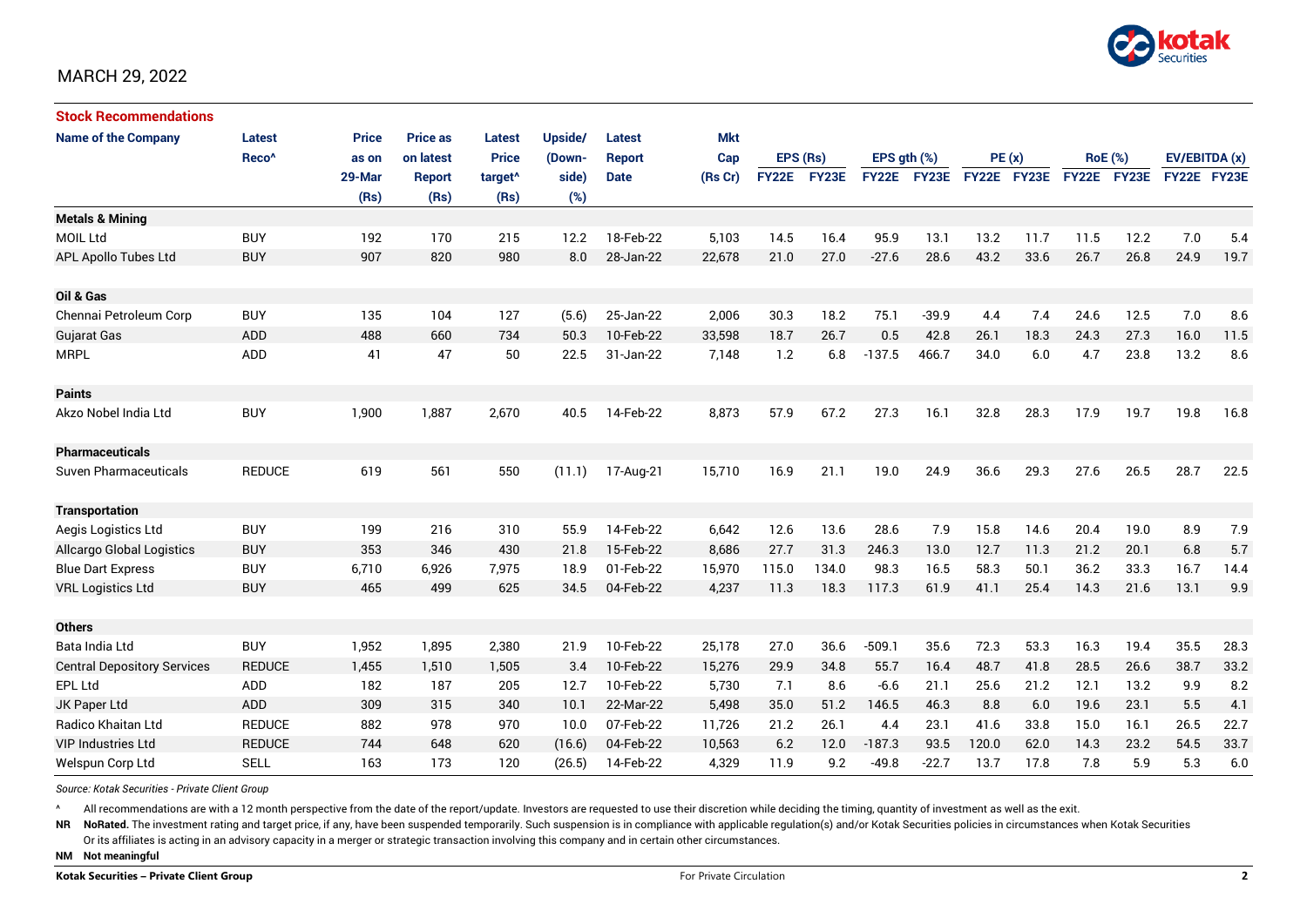

# **RATING SCALE (PRIVATE CLIENT GROUP)**

#### **Definitions of ratings**

| <b>BUY</b>       | - We expect the stock to deliver more than 15% returns over the next 12 months                                                                                                                                                                                                                                                                                                                                                     |
|------------------|------------------------------------------------------------------------------------------------------------------------------------------------------------------------------------------------------------------------------------------------------------------------------------------------------------------------------------------------------------------------------------------------------------------------------------|
| <b>ADD</b>       | - We expect the stock to deliver 5% - 15% returns over the next 12 months                                                                                                                                                                                                                                                                                                                                                          |
| <b>REDUCE</b>    | - We expect the stock to deliver -5% - +5% returns over the next 12 months                                                                                                                                                                                                                                                                                                                                                         |
| <b>SELL</b>      | - We expect the stock to deliver $\lt$ -5% returns over the next 12 months                                                                                                                                                                                                                                                                                                                                                         |
| <b>NR</b>        | - Not Rated. Kotak Securities is not assigning any rating or price target to the stock.                                                                                                                                                                                                                                                                                                                                            |
|                  | The report has been prepared for information purposes only.                                                                                                                                                                                                                                                                                                                                                                        |
| <b>SUBSCRIBE</b> | $-$ We advise investor to subscribe to the IPO.                                                                                                                                                                                                                                                                                                                                                                                    |
| <b>RS</b>        | - Rating Suspended. Kotak Securities has suspended the investment rating and price target for this stock, either because there is not a sufficient fundamental basis for determining, or there<br>are legal, regulatory or policy constraints around publishing, an investment rating or target. The previous investment rating and price target, if any, are no longer in effect for this stock and<br>should not be relied upon. |
| <b>NA</b>        | $-$ Not Available or Not Applicable. The information is not available for display or is not applicable                                                                                                                                                                                                                                                                                                                             |
| <b>NM</b>        | - Not Meaningful. The information is not meaningful and is therefore excluded.                                                                                                                                                                                                                                                                                                                                                     |
| <b>NOTE</b>      | $-$ Our target prices are with a 12-month perspective. Returns stated in the rating scale are our internal benchmark.                                                                                                                                                                                                                                                                                                              |

## **FUNDAMENTAL RESEARCH TEAM (PRIVATE CLIENT GROUP)**

| <b>Shrikant Chouhan</b>                                                                                | <b>Arun Agarwal</b>                                                                                             | <b>Amit Agarwal, CFA</b>            | <b>Hemali Dhame</b>          |
|--------------------------------------------------------------------------------------------------------|-----------------------------------------------------------------------------------------------------------------|-------------------------------------|------------------------------|
| <b>Head of Research</b>                                                                                | Auto & Auto Ancillary                                                                                           | <b>Transportation, Paints, FMCG</b> | <b>Banking &amp; Finance</b> |
| shrikant.chouhan@kotak.com                                                                             | arun.agarwal@kotak.com                                                                                          | agarwal.amit@kotak.com              | Hemali.Dhame@kotak.com       |
| +91 22 6218 5408                                                                                       | +91 22 6218 6443                                                                                                | +91 22 6218 6439                    | +91 22 6218 6433             |
| Jatin Damania                                                                                          | Purvi Shah                                                                                                      | <b>Rini Mehta</b>                   | K. Kathirvelu                |
| Metals & Mining, Midcap                                                                                | Pharmaceuticals                                                                                                 | <b>Research Associate</b>           | <b>Support Executive</b>     |
| jatin.damania@kotak.com                                                                                | purvi.shah@kotak.com                                                                                            | rini.mehta@kotak.com                | k.kathirvelu@kotak.com       |
| +91 22 6218 6440                                                                                       | +91 22 6218 6432                                                                                                | +91 80801 97299                     | +91 22 6218 6427             |
| <b>Sumit Pokharna</b><br>Oil and Gas, Information Tech<br>sumit.pokharna@kotak.com<br>+91 22 6218 6438 | Pankaj Kumar<br><b>Construction, Capital Goods &amp; Midcaps</b><br>pankajr.kumar@kotak.com<br>+91 22 6218 6434 |                                     |                              |

## **TECHNICAL RESEARCH TEAM (PRIVATE CLIENT GROUP)**

| <b>Shrikant Chouhan</b>    | <b>Amol Athawale</b>    |  |
|----------------------------|-------------------------|--|
| shrikant.chouhan@kotak.com | amol.athawale@kotak.com |  |
| +91 22 6218 5408           | +91 20 6620 3350        |  |
|                            |                         |  |

#### **Sayed Haider** Research Associate [sayed.haider@kotak.com](mailto:sayed.haider@kotak.com) +91 22 62185498

## **DERIVATIVES RESEARCH TEAM (PRIVATE CLIENT GROUP)**

[sahaj.agrawal@kotak.com](mailto:sahaj.agrawal@kotak.com) [prashanth.lalu@kotak.com](mailto:prashanth.lalu@kotak.com) [prasenjit.biswas@kotak.com](mailto:prasenjit.biswas@kotak.com) +91 22 6218 5497 +91 33 6615 6273

**Sahaj Agrawal Prashanth Lalu Prasenjit Biswas, CMT, CFTe**